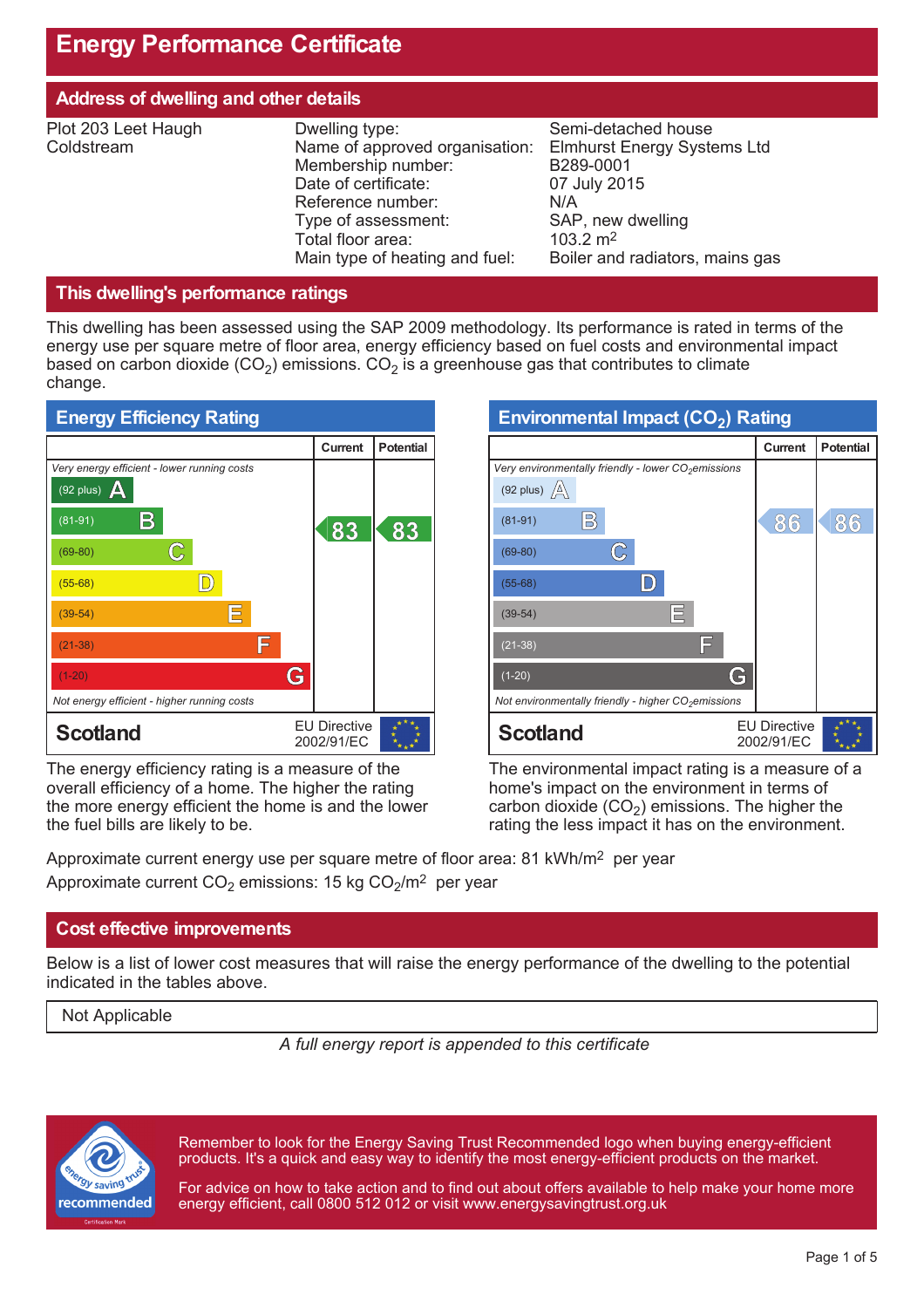# **Energy Report**



The Energy Performance Certificate and Energy Report for this dwelling were produced following an energy assessment undertaken by a member of Elmhurst Energy Systems Ltd. This is an organisation which has been approved by the Scottish Ministers. The certificate has been produced under the Building (Scotland) Amendment Regulations 2006.

| Assessor's name:           | <b>William Crossan</b>            |
|----------------------------|-----------------------------------|
| Company name/trading name: | <b>Aitken Turnbull Architects</b> |
| Address:                   | 32 George Street Dumfries DG1 1EH |
| Phone number:              | 01387 256964                      |
| Fax number:                |                                   |
| E-mail address:            | wcrossan@aitken-turnbull.co.uk    |
| Related party disclosure:  | No related party                  |

# **Estimated energy use, carbon dioxide (CO<sup>2</sup> ) emissions and fuel costs of this home**

|                          | Current                        | <b>Potential</b>               |  |
|--------------------------|--------------------------------|--------------------------------|--|
| Energy use               | 81 kWh/m <sup>2</sup> per year | 81 kWh/m <sup>2</sup> per year |  |
| Carbon dioxide emissions | 1.6 tonnes per year            | 1.6 tonnes per year            |  |
| Lighting                 | £67 per year                   | £67 per year                   |  |
| Heating                  | £295 per year                  | £295 per year                  |  |
| Hot water                | £104 per year                  | £104 per year                  |  |

The figures in the table above have been provided to enable prospective buyers and tenants to compare the fuel costs and carbon emissions of one home with another. To enable this comparison the figures have been calculated using standardised running conditions (heating periods, room temperatures, etc.) that are the same for all homes, consequently they are unlikely to match an occupier's actual fuel bills and carbon emissions in practice. The figures do not include the impacts of the fuels used for cooking or running appliances, such as TV, fridge etc.; nor do they reflect the costs associated with service, maintenance or safety inspections. Always check the certificate date because fuel prices can change over time and energy saving recommendations will evolve.

## **About the building's performance ratings**

The ratings on the certificate provide a measure of the buildings overall energy efficiency and its environmental impact, calculated in accordance with a national methodology that takes into account factors such as insulation, heating and hot water systems, ventilation and fuels used.

Not all buildings are used in the same way, so energy ratings use standard occupancy assumptions which may be different from the specific way you use your home.

Buildings that are more energy efficient use less energy, save money and help protect the environment. A building with a rating of 100 would cost almost nothing to heat and light and would cause almost no carbon emissions. The potential ratings in the certificate describe how close this building could get to 100 if all the cost effective recommended improvements were implemented.

## **About the impact of buildings on the environment**

One of the biggest contributors to global warming is carbon dioxide. The way we use energy in buildings causes emissions of carbon. The energy we use for heating, lighting and power in homes produces over a quarter of the UK's carbon dioxide emissions and other buildings produce a further one-sixth.

The average household causes about 6 tonnes of carbon dioxide every year. Adopting the recommendations in this report can reduce emissions and protect the environment. You could reduce emissions even more by switching to renewable energy sources. In addition there are many simple everyday measures that will save money, improve comfort and reduce the impact on the environment. Some examples are given at the end of this report.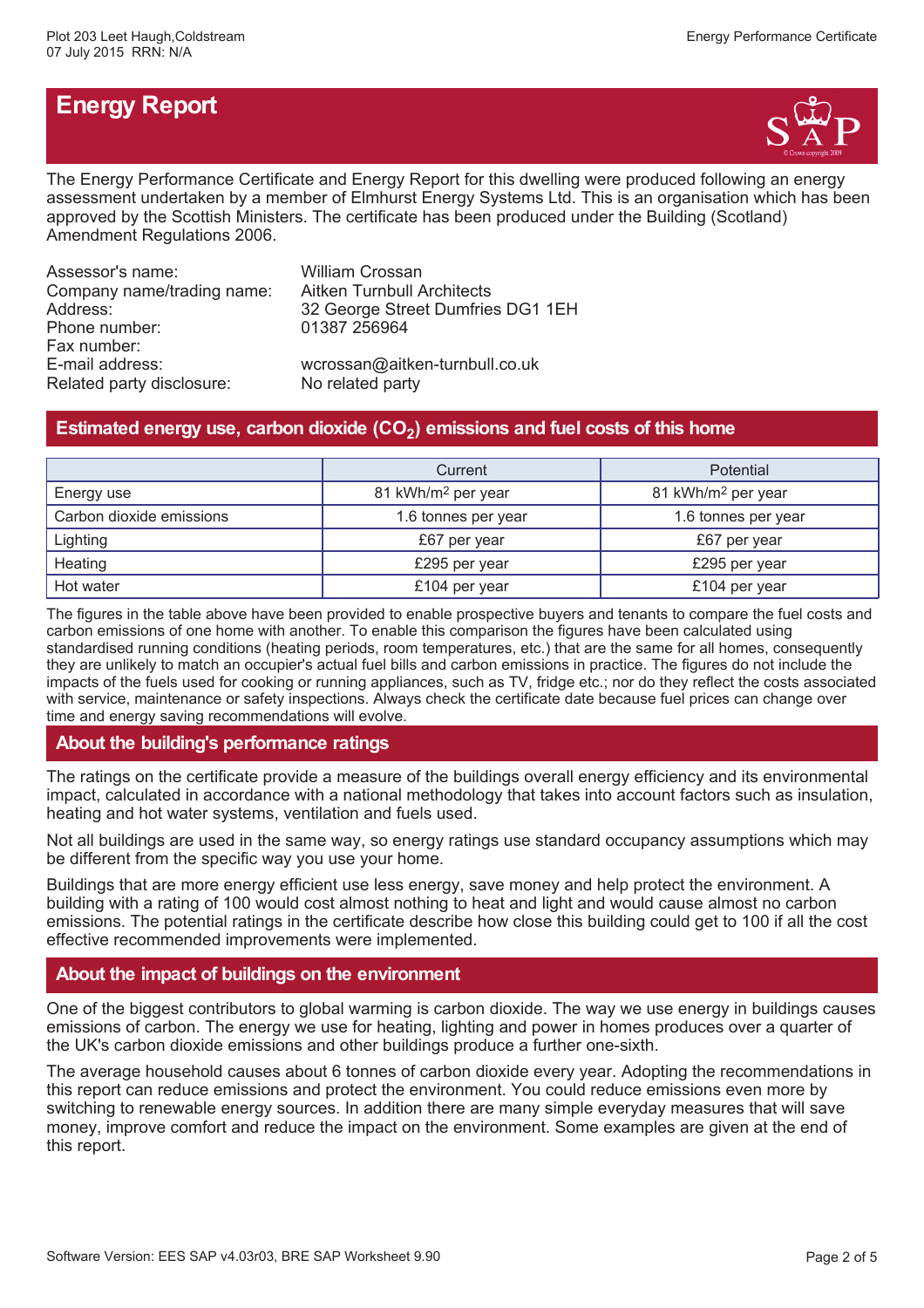## **Summary of this home's energy performance related features**

The following is an assessment of the key individual elements that have an impact on this home's performance rating. Each element is assessed by the national calculation methodology; 1 star means least efficient and 5 stars means most efficient

| Element                                     | Description                                                     | Current performance      |               |  |
|---------------------------------------------|-----------------------------------------------------------------|--------------------------|---------------|--|
|                                             |                                                                 | <b>Energy Efficiency</b> | Environmental |  |
| Walls                                       | Average thermal transmittance 0.21 W/m <sup>2</sup> K           | *****                    | *****         |  |
| Roof                                        | Average thermal transmittance 0.15 W/m <sup>2</sup> K           | ★★★★☆                    | ★★★★☆         |  |
| Floor                                       | Average thermal transmittance 0.18 W/m <sup>2</sup> K           | *****                    | *****         |  |
| Windows                                     | High performance glazing                                        | *****                    | *****         |  |
| Main heating                                | Boiler and radiators, mains gas                                 | ★★★★☆                    | ★★★★☆         |  |
| Main heating controls                       | Time and temperature zone control                               | *****                    | *****         |  |
| Secondary heating                           | None                                                            |                          |               |  |
| Hot water                                   | From main system                                                | ★★★★☆                    | ★★★★☆         |  |
| Lighting                                    | Low energy lighting in all fixed outlets                        | *****                    | *****         |  |
| Air Tightness                               | Air permeability 5.0 m <sup>3</sup> /h.m <sup>2</sup> (assumed) | ★★★★☆                    | ★★★★☆         |  |
| Current energy efficiency rating            |                                                                 | <b>B</b> 83              |               |  |
| Current environmental impact $(CO2)$ rating |                                                                 |                          | <b>B</b> 86   |  |

Thermal transmittance is a measure of the rate of heat loss through a building element; the lower the value the better the energy performance.

Air permeability is a measure of the air tightness of a building; the lower the value the better the air tightness.

#### **Low and zero carbon energy sources**

None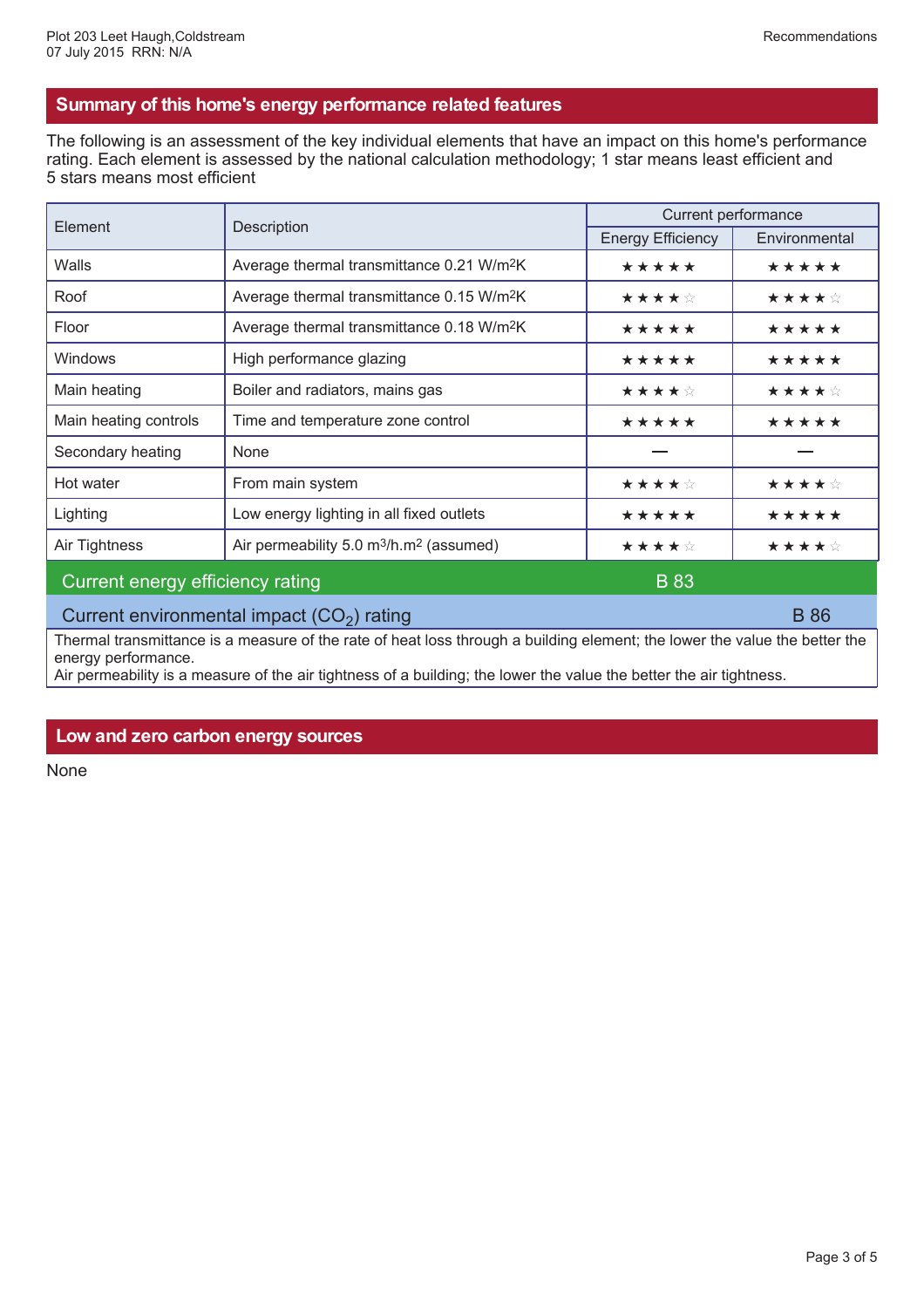## **Recommendations**

The measures below are cost effective. The performance ratings after improvement listed below are cumulative, that is they assume the improvements have been installed in the order that they appear in the table. The indicative costs are representative for most properties but may not apply in a particular case.

#### **Further measures to achieve even higher standards**

The further measures listed below should be considered in addition to those already specified if aiming for the highest possible standards for this home. However you should check the conditions in any covenants, planning conditions, warranties or sale contracts. The indicative costs are representative for most properties but may not apply in a particular case.

|                                              |                        | <b>Typical savings</b><br>per year | Ratings after improvement |                         |
|----------------------------------------------|------------------------|------------------------------------|---------------------------|-------------------------|
|                                              | <b>Indicative Cost</b> |                                    | Energy<br>Efficiency      | Environmental<br>Impact |
| 1 Solar water heating                        | £4,000 - £6,000        | £43                                | <b>B</b> 85               | <b>B</b> 88             |
| 2 Solar photovoltaic panels, 2.5 kWp         | £9,000 - £14,000       | £259                               | A 93                      | A 96                    |
| Enhanced energy efficiency rating            |                        |                                    | A 93                      |                         |
| Enhanced environmental impact $(CO2)$ rating |                        |                                    | A 96                      |                         |